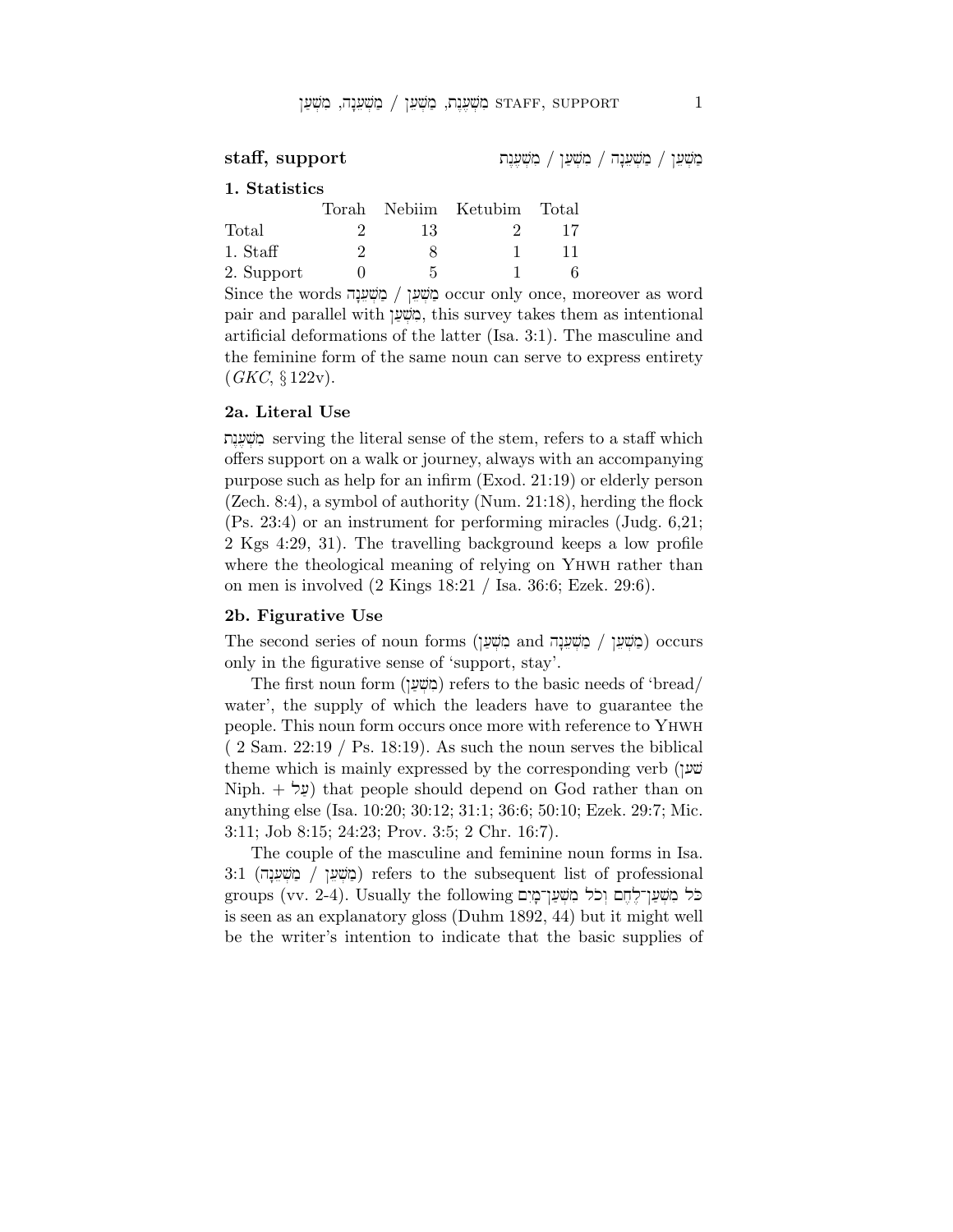bread and water will be lacking when the leadership is removed  $(cf. vv. 6-7).$ 

# 3. Epigraphic Hebrew

Not attested.

# 4. Cognates

Etymologies thus far proposed for  $\sqrt{ }$  are unconvincing (cf.  $HCHAT$ , Bd. 2, 483;  $HALAT$ , 1488;  $CEDHL$ , 672). Metathesis of  $\sqrt{\sin$  'to be strong' (attested in Aramaic, and rarely in Sabaic and Akkadian) might be taken into consideration. Cf. Arab.  $\alpha$ iss $\bar{a}$ nat 'trunk, stem' (Kazimirski, DAF, t. 2, 264). Cf. the rendering of  $\Phi$  in Ps. 17:19, of  $\mathfrak{C}^{\bullet}$  in Exod. 21:19, of  $\mathfrak{v}$  in Isa. 3:1, and the association with strength in 1 QS XI 4-5 (see below).

## 5. Ancient Versions

ັອ and other Greek versions: אוֹשְׁעֲנֶת by ράβδος (6 times), only in 2 Kgs 4:29, 31 and Ps. 23:4 by  $\beta \alpha \chi \tau \eta \rho \alpha$ . Both Greek nouns mean 'staff, rod'. Apparently the translators regarded it as a synonym of  $\rightarrow$  פְּקֵל and פִּמְל. In Num. 21:18  $\sigma$ substitutes the noun by the infinitive  $x\nu\rho\epsilon\tilde{\nu}\sigma\alpha\iota$ , effacing in this way the concrete meaning of 'staff' in favour of its function of exercising authority. The abstract noun ciwa is translated, likewise, by abstract nouns: επιστήριγμα in 2 Sam. 22:19 / αντιστήριγμα in Ps. 17:19 (both 'support'),  $i\sigma\chi\omega\zeta$ , 'strength', in Isa. 3:1. In the latter text, the word pair מַשְׁעֵן וּמַשְׁעֵנָה is rendered by participles which maintain the difference of gender: ισχύοντα και ισχύουσαν.

 $\mu$ T: Exod. 21:19 במטענה, '(supporting) staff' (DSA, 320); Num.  $21:19$  חסמכה, 'support' ( $DSA$ , 597).

 $E$ : In Exod. 21:19, Fragm. A; Num. 21:18  $E^O$  and the Palestinian  $\rm{Tagumim;}$ 2 $\rm{Kgs}$ 4:29, 31 הושרא 'staff, rod'. In Exod. 21:19  $\mathfrak{C}^{\rm{O}}$  has בוריא 'strength' (WTM, Bd. 1, 115). סמכא 'support', is preferred  $i$ in 2 Kgs 18:4; Isa. 3:1 (next to  $\gamma$ support'); Ezek. 29:6. In Judg. 6:21 we find an isolated atyfwç 'staff'. And in Zech. 8:4 the  $\mathfrak c$  opts for paraphrastic  $\mathfrak v$  'work'.

יָהָעֶה is always rendered by  $\hbar w \hbar r$  'staff, rod, sceptre', except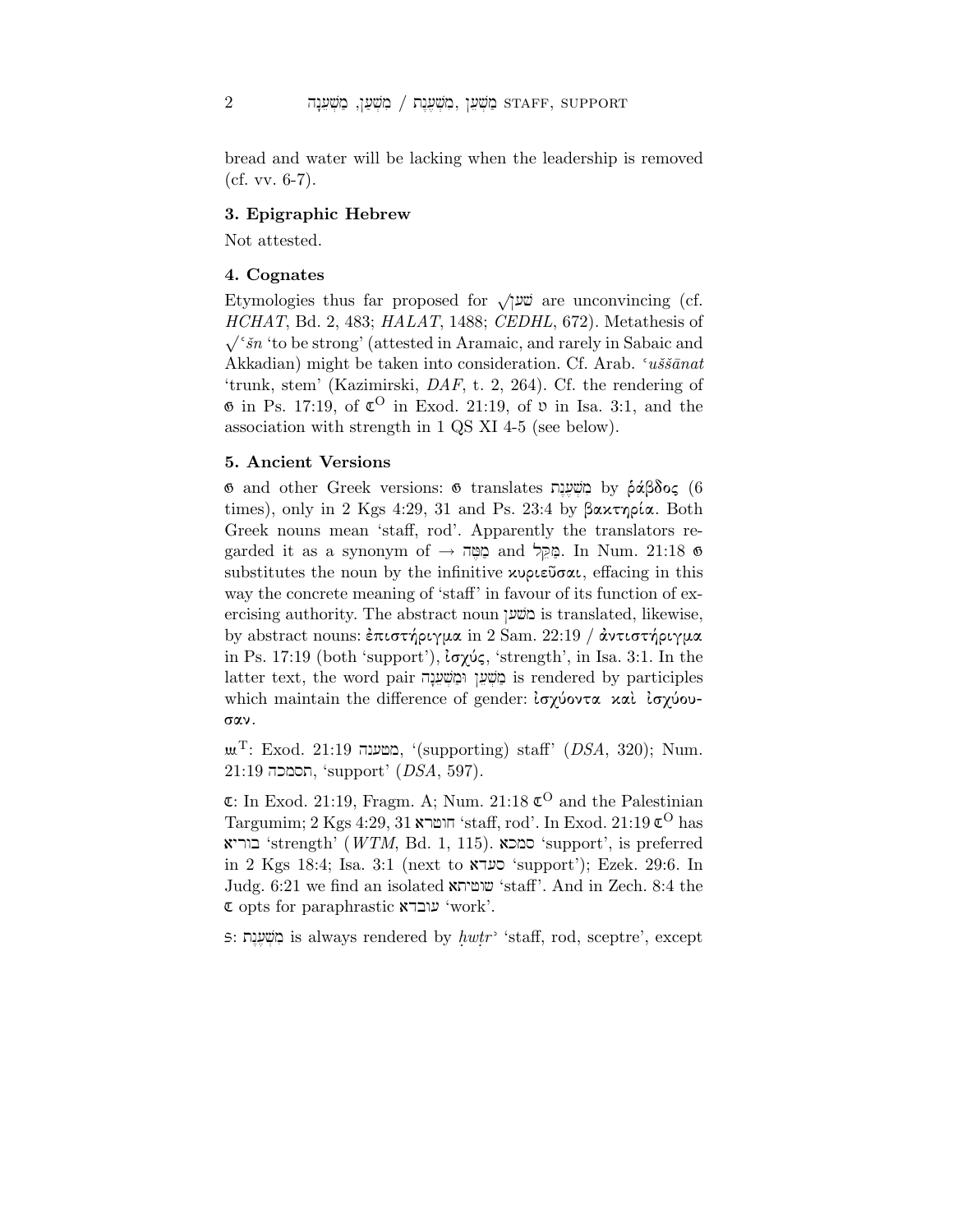in 2 Kgs 18:21 || Isa. 36:6 where  $smk$  'pillar, support' has been preferred. בְּוֹשְׁעַן is paraphrased by the participle Pa<sup> $\epsilon$ </sup>el of sw<sup> $\epsilon$ </sup> 'to uphold, support' (Payne Smith [Margoliouth], CSD, 369) in 2 Sam. 22:19, but by  $prwq$  'saviour', in the parallel verse Ps. 18:18. In Isa. 3:1 it is freely translated with  $smk$  Pe'al 'to sustain, uphold, support'. The other related words in Isa. 3:1 are rendered  $smwk$ <sup>2</sup> and  $smwkt$  'stay, support'.

 $\mathfrak{v}$ : This version translates משְׁעֲנָת by baculus, only in Judg. 6:21 by virga, maybe because here the person holding the staff is the 'messenger of Yhwh', who does not need a staff to support him. The abstract noun בוֹשׁען is rendered as firmamentum 'support', in 2 Sam. 22:19 / Ps. 17 (18):19, as robur 'strength, vigor', in Isa.  $3:1.$  In the latter text, the word pair מְשָׁעֲדָה is translated by terms which do not maintain the gender difference of  $\mathfrak{m}$ ,  $\mathfrak{G}$  and  $\mathfrak{S}$ : validem et fortem 'the valiant and the strong'.

#### 6. Judaic Sources

In Sirach Hebrew, ˆ[vm occurs only in its abstract meaning. In Sirach  $\mathfrak G$  it is equally rendered by abstract nouns (3:31:  $\sigma\tau\gamma\rho\iota\gamma\mu\alpha$ 'support, staff' [cf. 2 Sam. 22:19 / Ps. 17(18):19: αντιστήριγμα];  $36:29:$  άναπαύσις 'rest';  $40:26:$  βοήθεια 'help, aid' [with regard to this verse, the Hebrew term is only attested in ms Masada; cf. Beentjes 1997, 160]).

The Dead Sea Scrolls are familiar with both noun forms. tn[çm is used, as in the Hebrew Bible, in literal sense in: 'a delightful plantation ... its sprouts with support (משענת על) (up to) the height of heaven' (4Q433a, frag. 2, 5), but the figurative sense is also found in the expressions: 'God's support' (אל'; 1QM; 1 IV 13) and 'their (i.e. of wicked people) support is without . . . ' (משענתם בלוא; 1QM XVII 4). The other noun form, משע, occurs, as in the Hebrew Bible, only in figurative sense: 'What always is, is support for my right hand' (יהויא ימיני; 1QS XI 4, see also XI 5). The circumstance that משען ימיני $\alpha$  is used here in  $p$ arallelism with 'a rock of strength' (כלע עוז, 1QS XI 4) and 'his  $might'$  (גבורתו, 1QS XI 5) suggests that  $\sim$  was associated with strength. The very fact that in1QHa XVIII the two nouns occur in the same figurative sense in close distance to each other makes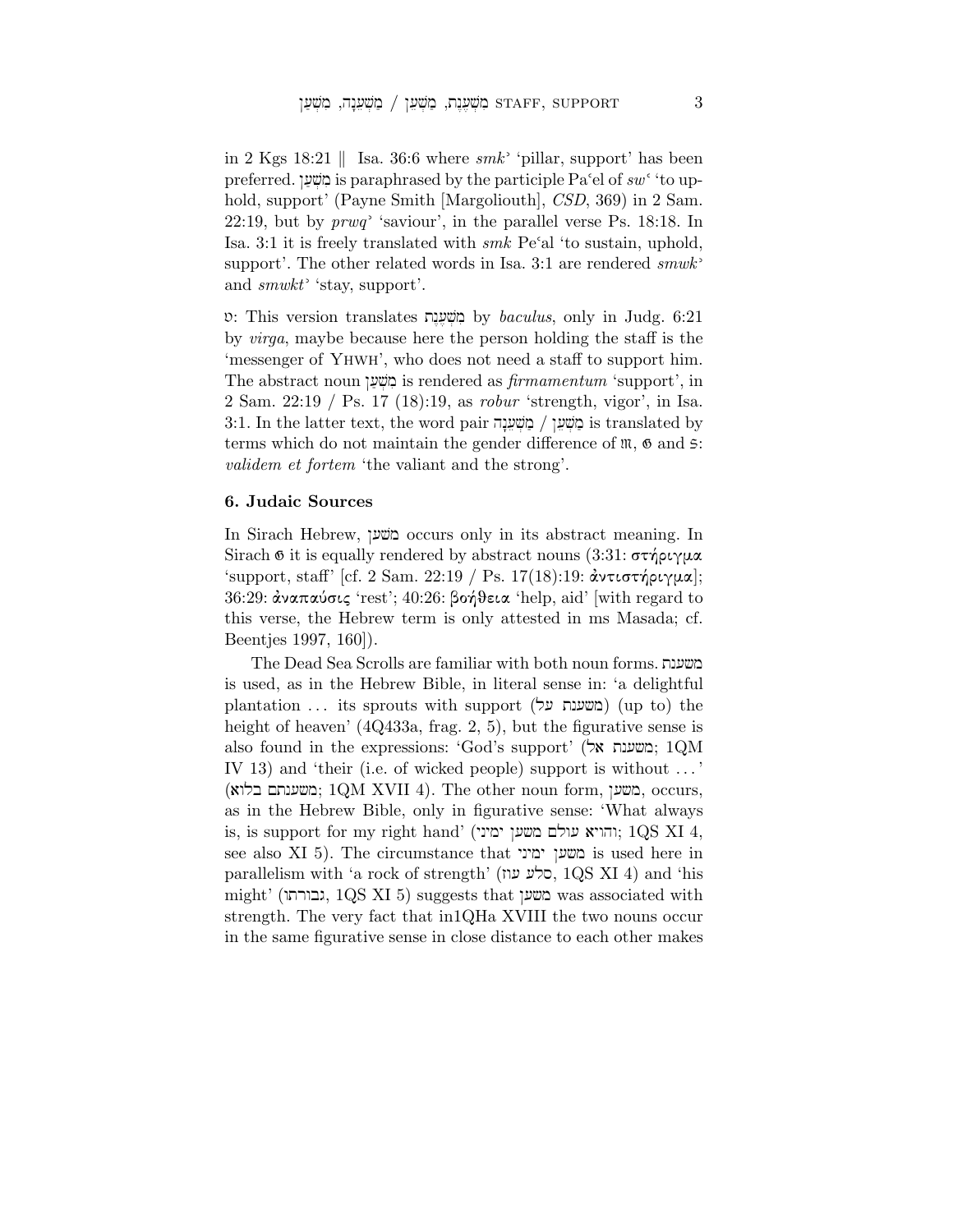clear that in these later period the functional difference of literal and figurative use between them no longer applied; cf.: 'You have not placed my support in robbery' (22-23: וולא נתחה משעני על בצע) with: 'My support is in the refuge from up high' (32: ומשענתי במעוז בורום).

In rabbinical sources, בשענת in its literal meaning of a 'staff' or rather 'crutch' is attested in b. Gittin, 72b-73a : דהלך על משענתו, 'when he goes about on his crutch' (with reference to a convalescent person).

## 7. Illustrations

 $\rightarrow$  השמ

# 8. Archaeological Remarks

[Will be added later on.]

## 9. Conclusion

tn<[,v]mi and its variant forms denote a strong staff providing the convalescent and elderly with a reliable support  $(\sqrt{\psi})^{\omega}$ , 'to lean on'), or serving the mighty as a symbol of authority. The circumstance that it is never used to strike might indicate that it was a sturdy, fairly heavy type of staff. Metaphorically it designated the unwavering support one expected from the deity. In the bible  $\alpha$ לְמִשְׁעֲךָ and מִשְׁעֲרָה and מְשִׁעֲרָה occur in the figurative sense of 'support, stay' only, but in Qumran also מִשְׁעֲנָת occurs in this metaphorical sense. So there is insufficient reason to suppose a formal differentiation between the literal and the metaphorical use of the nouns.

#### 10. Bibliography

See in addition to the literature cited with  $\rightarrow$  הַמֵּה:

BDB, 1044: 'support, staff' – Beentjes 1997: P.C. Beentjes, The Book of Ben Sira in Hebrew: A Text Edition of All Extant Hebrew Manuscripts and a Sypnopsis of all Parallel Hebrew Ben Sira Texts (VT.S, 68), Leiden 1997, 160 – Cavaletti 1953: S.Cavalletti, 'La terminologia biblica per "bastone" ', Anton. 28 (1953), 420-2 – Klein, CEDHL,  $672$  – DCH, v ol. 5, 552-3: 'support, sustenace'  $-$  Duhm 1892: B. Duhm, Das Buch Jesaja (HAT, 3/1), Göttingen